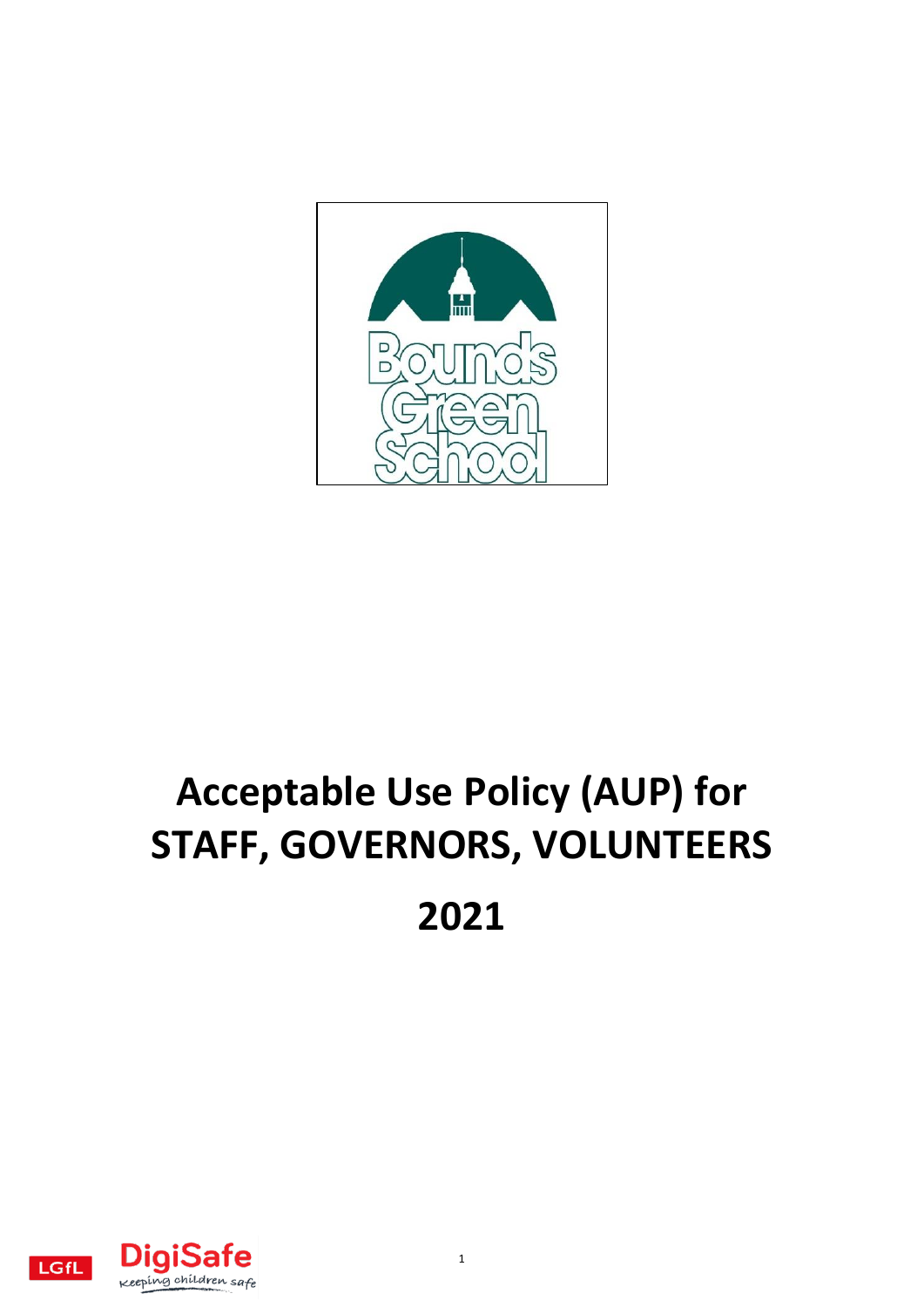#### **What is an AUP?**

We ask all children, young people and adults involved in the life of Bound Green School to sign an Acceptable Use Policy (AUP), which outlines how we expect them to behave when they are online, and/or using school networks, connections, internet connectivity and devices, cloud platforms and social media (both when on school site and outside of school) This AUP is reviewed annually.

Signing to agree to the AUP will be through Safe Smart.

#### **Why do we need an AUP?**

All staff (including support staff), governors and volunteers have particular legal / professional obligations and it is imperative that all parties understand that online safety is part of safeguarding as well as part of the curriculum, and it is everybody's responsibility to uphold the school's approaches, strategy and policy as detailed in the full Online Safety Policy.

#### **Where can I find out more?**

All staff, governors and volunteers should read Bound Green School 's full Online Safety Policy for more detail on our approach to online safety and links to other relevant policies (e.g. Safeguarding Policy, Behaviour Policy, etc). <https://boundsgreenschool.co.uk/about-us/school-policy/safeguarding/>

If you have any questions about this AUP or our approach to online safety, please speak to Marcus Read (DSL) and Brian Mepham (OSL)

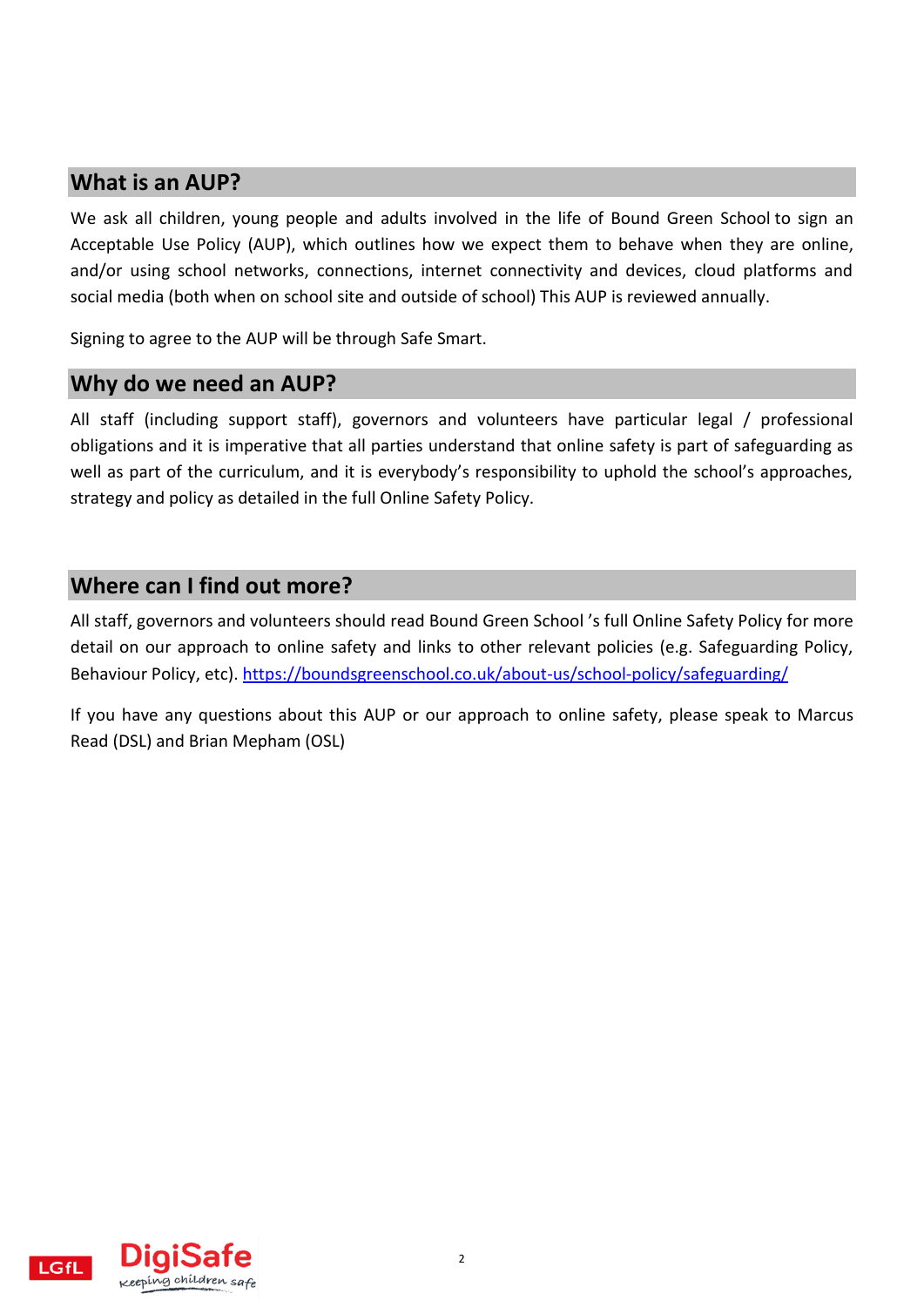### **What am I agreeing to?**

- 1. I have read and understood Bound Green School 's full Online Safety policy and agree to uphold the spirit and letter of the approaches outlined there, both for my behaviour as an adult and enforcing the rules for pupils/students. I will report any breaches or suspicions (by adults or children) in line with the policy without delay.
- 2. I understand it is my duty to support a whole-school safeguarding approach and will report any behaviour which I believe may be inappropriate or concerning in any way to the Designated Safeguarding Lead (if by a child) or Head teacher.
- **3. During remote learning (when applicable):** 
	- o **I will not behave any differently** towards students compared to when I am in school. I will never attempt to arrange any meeting, including tutoring session, without the full prior knowledge and approval of the school, and will never do so directly with a pupil. The same applies to any private/direct communication with a pupil.
	- o **I will not attempt to use a personal system or personal login for remote teaching** or set up any system on behalf of the school without SLT approval.
	- o **I will not take secret recordings or screenshots** of myself or pupils during live lessons.
	- o **I will conduct any video lessons in a professional environment** as if I am in school. This means I will be correctly dressed and not in a bedroom / impossible to tell that it is a bedroom if this is unavoidable (e.g. even if the camera slips). The camera view will not include any personal information or inappropriate objects and where possible to blur or change the background, I will do so.
	- o **I will complete the issue log for live lessons** if anything inappropriate happens or anything which could be construed in this way. This is for my protection as well as that of students
- 4. I understand that in past and potential future remote learning and lockdowns, there is a greater risk for grooming and exploitation as children spend more time at home and on devices; I must play a role in supporting educational and safeguarding messages to help with this.
- 5. I understand the responsibilities listed for my role in the school's Online Safety policy. This includes promoting online safety as part of a whole school approach in line with the **RSHE curriculum,** as well as safeguarding considerations when supporting pupils remotely.
- 6. I understand that school systems and users are protected by security, monitoring and filtering services, and that my use of school devices, systems and logins on my own devices and at home (regardless of time, location or connection), including encrypted content, can be monitored/captured/viewed by the relevant authorised staff members.
- 7. I understand that I am a role model and will promote positive online safety and model safe, responsible and positive behaviours in my own use of technology, including social media, e.g. by:
	- not sharing other's images or details without permission
	- refraining from posting negative, threatening or violent comments about others, regardless of whether they are members of the school community or not.

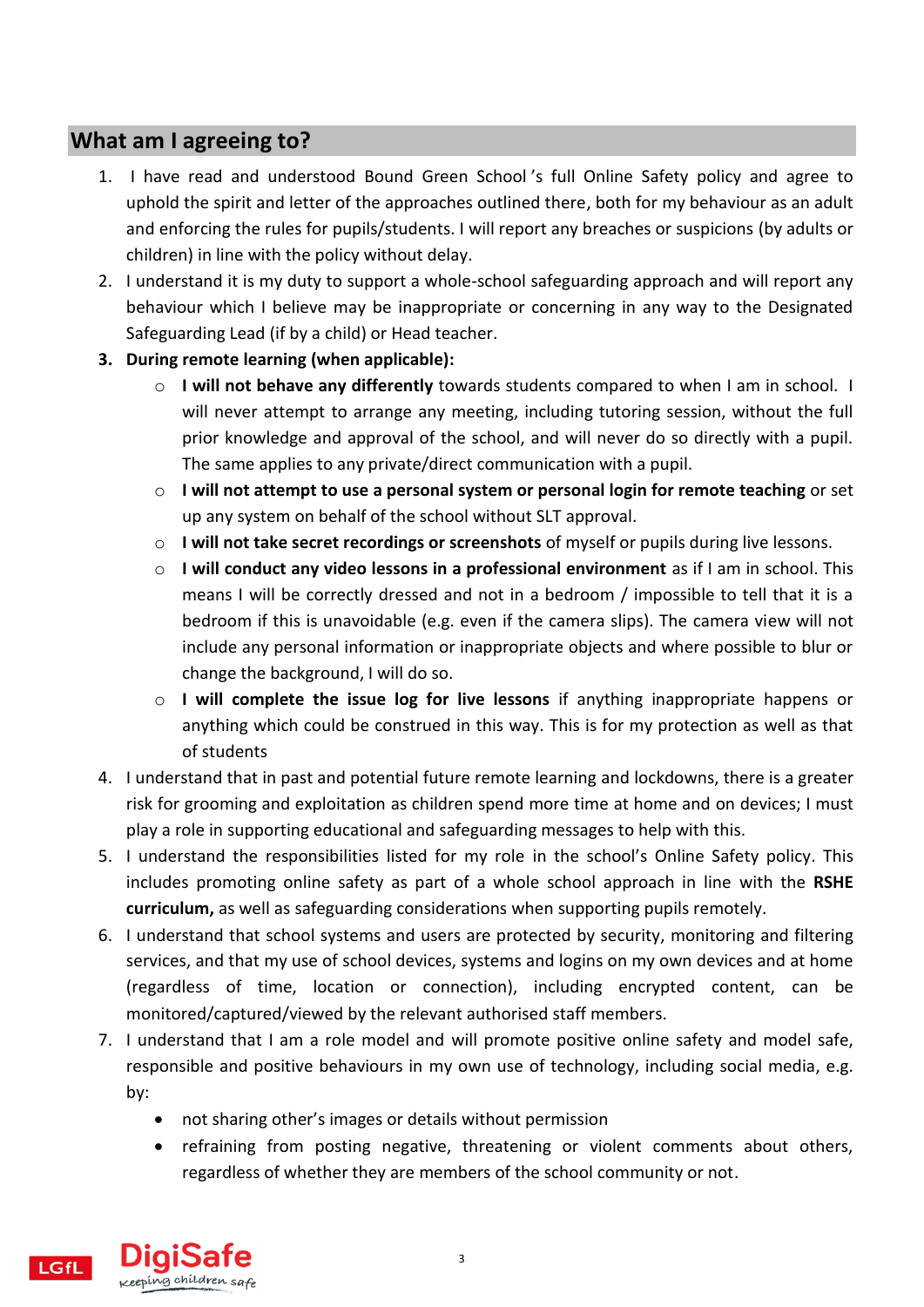- 8. I will not contact or attempt to contact any pupil or to access their contact details (including their usernames/handles on different platforms) in any way other than school-approved and school-monitored ways, which are detailed in the school's Online Safety Policy. I will report any breach of this by others or attempts by pupils to do the same to the head teacher.
- 9. Details on social media behaviour, the general capture of digital images/video and on my use of personal devices is stated in the full Online Safety policy. If I am not sure if I am allowed to do something in or related to school, I will not do it.
- 10. I understand the importance of upholding my online reputation, my professional reputation and that of the school), and I will do nothing to impair either. More guidance on this point can be found in this [Online Reputation](http://onlinerep.lgfl.net/) guidance for schools and in Bound Green School social media policy/guidance.
- 11. I agree to adhere to all provisions of the school Data Protection Policy at all times, whether or not I am on site or using a school device, platform or network, and will ensure I do not access, attempt to access, store or share any data which I do not have express permission for. I will protect my passwords/logins and other access, never share credentials and immediately change passwords and notify [ insert name/s ] if I suspect a breach. I will only use complex passwords and not use the same password as for other systems.
- 12. I will not store school-related data on personal devices, storage or cloud platforms. USB keys, if allowed, will be encrypted, and I will only use safe and appropriately licensed software, respecting licensing, intellectual property and copyright rules at all times.
- 13. I will never use school devices and networks/internet/platforms/other technologies to access material that is illegal or in any way inappropriate for an education setting. I will not attempt to bypass security or monitoring and will look after devices loaned to me.
- 14. I will not support or promote extremist organisations, messages or individuals, nor give them a voice or opportunity to visit the school. I will not browse, download or send material that is considered offensive or of an extremist nature by the school.
- 15. I understand and support the commitments made by pupils/students, parents and fellow staff, governors and volunteers in their Acceptable Use Policies and will report any infringements in line with school procedures.
- 16. I will follow the guidance in the safeguarding and online-safety policies for reporting incident: I understand the principle of 'safeguarding as a jigsaw' where my concern might complete the picture. I have read the sections on handing incidents and concerns about a child in general, sexting, upskirting, bullying, sexual violence and harassment, misuse of technology and social media.
- 17. I understand that breach of this AUP and/or of the school's full Online Safety Policy here may lead to appropriate staff disciplinary action or termination of my relationship with the school and where appropriate, referral to the relevant authorities.